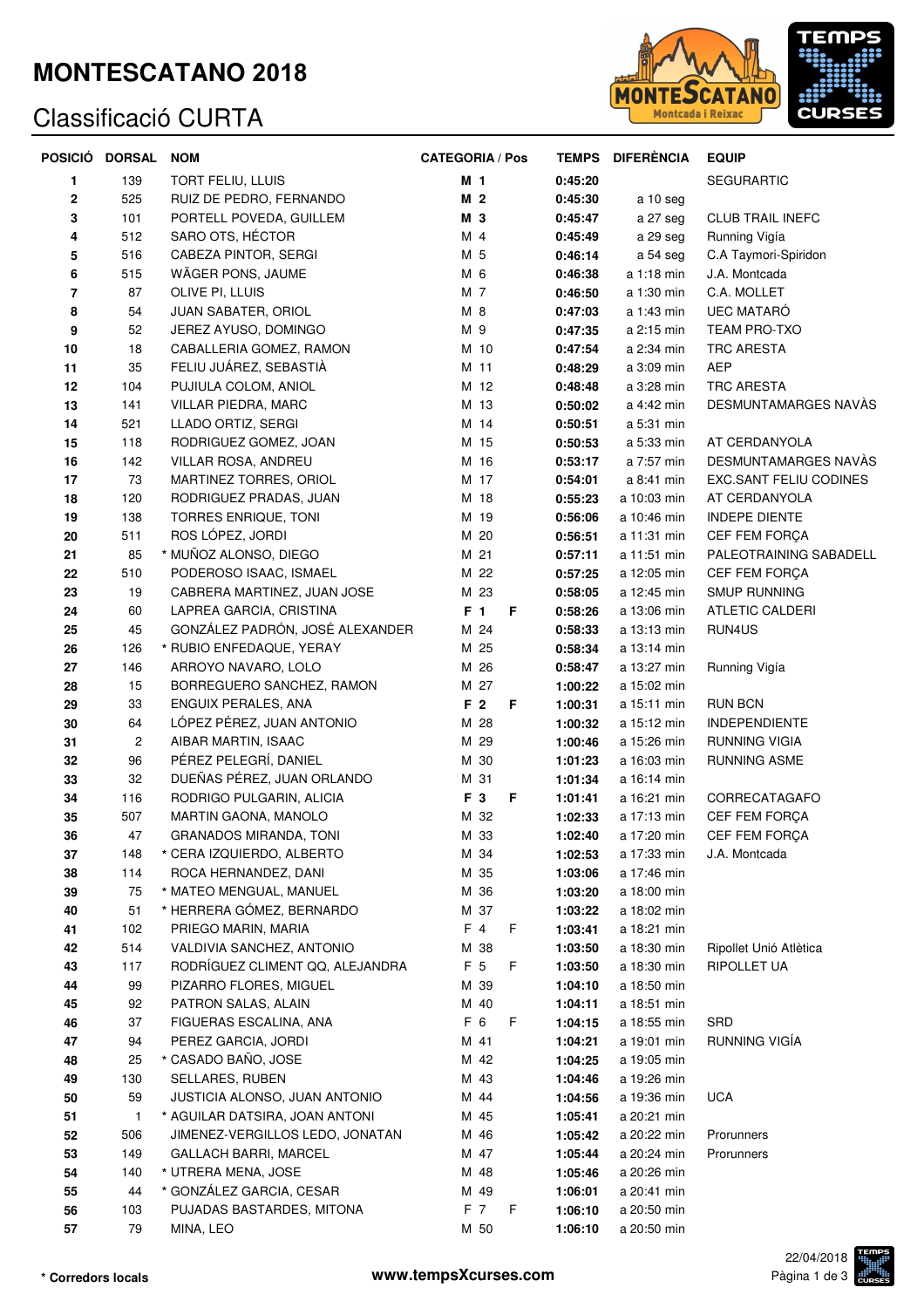## **PROVISIONAL MONTESCATANO**

# Classificació PROVISIONAL CURTA



|     | POSICIÓ DORSAL | <b>NOM</b>                     | <b>CATEGORIA / Pos</b> | <b>TEMPS</b> | <b>DIFERÈNCIA</b> | <b>EQUIP</b>             |
|-----|----------------|--------------------------------|------------------------|--------------|-------------------|--------------------------|
| 58  | 143            | VILLASCLARAS ROCA, FRANCISCO   | M 51                   | 1:06:22      | a 21:02 min       |                          |
| 59  | 508            | PARDO SANCHEZ, OSCAR           | M 52                   | 1:06:23      | a 21:03 min       | Running Vigía            |
| 60  | 119            | RODRÍGUEZ MORALES, RUBÉN       | M 53                   | 1:06:32      | a 21:12 min       | <b>RED RUNNERS</b>       |
| 61  | 77             | * MÉRIDA GONZÁLEZ, JUAN CARLOS | M 54                   | 1:06:48      | a 21:28 min       |                          |
| 62  | 16             | BRU CABALLERO, ALBERT          | M 55                   | 1:06:50      | a 21:30 min       |                          |
| 63  | 90             | * PARRA MAS, YOLANDA           | F 8<br>F               | 1:06:50      | a 21:30 min       |                          |
| 64  | 110            | * RIBES, JOAN                  | M 56                   | 1:07:00      | a 21:40 min       |                          |
| 65  | 108            | * RELLAN, OSCAR                | M 57                   | 1:07:00      | a 21:40 min       |                          |
| 66  | 39             | FUNEZ MORANTE, DAVID           | M 58                   | 1:07:06      | a 21:46 min       |                          |
| 67  | 509            | PODEROSO GAVIL, TOMÁS          | M 59                   | 1:07:17      | a 21:57 min       | CEF FEM FORÇA            |
| 68  | 72             | * MARTINEZ SEQUERA, MARISOL    | F 9<br>F.              | 1:07:17      | a 21:57 min       |                          |
| 69  | 28             | * CERESA, MATIAS               | M 60                   | 1:07:20      | a 22:00 min       | PALEOTRAINING SABADELL   |
| 70  | 524            | ROMERO OCAÑA, JESSICA          | F 10 F                 | 1:07:21      | a 22:01 min       |                          |
| 71  | 111            | RIBES CASTRO, LLUIS            | M 61                   | 1:07:32      | a 22:12 min       | <b>CRAZYFOLKS</b>        |
| 72  | 68             | MARQUEZ MORENO, JESUS          | M 62                   | 1:07:34      | a 22:14 min       |                          |
| 73  | 31             | DOMINGUEZ RAMIREZ, DANI        | M 63                   | 1:07:43      | a 22:23 min       |                          |
| 74  | 65             | LUNA PACHECO, ALBERTO          | M 64                   | 1:07:44      | a 22:24 min       | RUNNING VIGÃA            |
| 75  | 61             | * LEÓN ALVAREZ, MANEL          | M 65                   | 1:08:03      | a 22:43 min       |                          |
| 76  | 12             | * BARNICH FONOLLÀ, ENRIC       | M 66                   | 1:08:05      | a 22:45 min       | <b>ONTRAIL</b>           |
| 77  | 4              | * ALONSO JIMENEZ, VANESSA      | F 11 F                 | 1:08:05      | a 22:45 min       | <b>ONTRAIL</b>           |
| 78  | 11             | <b>BACH PUIG, JORDI</b>        | M 67                   | 1:08:15      | a 22:55 min       |                          |
| 79  | 26             | CASTILLO GOMEZ, TANIA          | F 12 F                 | 1:08:21      | a 23:01 min       | ON TRAIL                 |
| 80  | 42             | GARCÍA SALAMANCA, MIQUEL A.    | M 68                   | 1:08:24      | a 23:04 min       | <b>INDEPENDENT</b>       |
| 81  | 517            | * VIVES USON, MIQUEL           | M 69                   | 1:08:29      | a 23:09 min       | C.E. Vilaller            |
| 82  | 105            | RAMOS MESSEGUER, RICARD        | M 70                   | 1:08:54      | a 23:34 min       | <b>INDEPENDENT</b>       |
| 83  | 80             | MITJAVILA I MOIX, JORDI        | M 71                   | 1:08:58      | a 23:38 min       | CATALONIA RUN FOR FREEDO |
| 84  | 518            | JIMENEZ YUSTE, FRANCISCO       | M 72                   | 1:09:16      | a 23:56 min       |                          |
| 85  | 24             | CARULLA CORTIELLA, CARLES      | M 73                   | 1:09:20      | a 24:00 min       | PALEOTRAINING SABADELL   |
| 86  | 49             | GUTIERREZ PIN, ALEX            | M 74                   | 1:09:31      | a 24:11 min       |                          |
| 87  | 21             | CAMPOS MARTIN, DAVID           | M 75                   | 1:09:36      | a 24:16 min       |                          |
| 88  | 76             | MATZ MAYOR, FEDERICO           | M 76                   | 1:09:36      | a 24:16 min       |                          |
| 89  | $\overline{7}$ | ARIAS ARIAS, PAKI              | F 13 F                 | 1:10:03      | a 24:43 min       | C.M.SIGUEME              |
| 90  | 113            | RIOS PÉREZ, AITOR              | M 77                   | 1:10:08      | a 24:48 min       |                          |
| 91  | 93             | * PÉREZ ALMANSA, DAVID         | M 78                   | 1:10:11      | a 24:51 min       |                          |
| 92  | 41             | GARCIA OLMOS, JOSE MANUEL      | M 79                   | 1:10:23      | a 25:03 min       | ADIDAS RUNNERS BARCELON  |
| 93  | 115            | * ROCA TERRICABRIS, SONIA      | F 14 F                 | 1:10:34      | a 25:14 min       |                          |
| 94  | 100            | * POLO MARTIN, OSCAR           | M 80                   | 1:10:50      | a 25:30 min       | ONTRAIL                  |
| 95  | 134            | SOLER GRABULOSA, JORDI         | M 81                   | 1:11:04      | a 25:44 min       |                          |
| 96  | 135            | SORO RESINA, RAÚL              | M 82                   | 1:11:10      | a 25:50 min       |                          |
| 97  | 43             | GIL CARRETERO, DAVID           | M 83                   | 1:11:19      | a 25:59 min       |                          |
| 98  | 97             | PEREZ PINILLA, CONCORDIO       | M 84                   | 1:11:20      | a 26:00 min       | ATÈTIC CALDERI           |
| 99  | 29             | DO NASCIMENTO ORTIZ, NATALIA   | F 15 F                 | 1:11:20      | a 26:00 min       | ATLÈTIC CALDERÍ          |
| 100 | 5              | ANDILLA, GEMMA                 | F 16 F                 | 1:11:21      | a 26:01 min       |                          |
| 101 | 292            | REXACH MAROT, MERCA"           | F 17 F                 | 1:11:21      | a 26:01 min       |                          |
| 102 | 8              | ARIAS OMS, YOLANDA             | F 18 F                 | 1:11:31      | a 26:11 min       |                          |
| 103 | 36             | * FERNÁNDEZ GARCÍA, JAVIER     | M 85                   | 1:11:34      | a 26:14 min       | <b>NO TEAM</b>           |
| 104 | 20             | * CAMPILLO MOLINA, JORDI       | M 86                   | 1:11:35      | a 26:15 min       |                          |
| 105 | 62             | LLADRO, JOAN                   | M 87                   | 1:12:04      | a 26:44 min       |                          |
| 106 | 70             | MARTÍNEZ MONTSERRAT, MERLÈS    | F 19 F                 | 1:12:20      | a 27:00 min       | ON TRAIL                 |
| 107 | 38             | FUENTES RUIZ, NEI              | F 20<br>- F            | 1:12:20      | a 27:00 min       | <b>ONTRAIL</b>           |
| 108 | 340            | <b>GARCIA FRUTOS, LLUIS</b>    | M 88                   | 1:12:37      | a 27:17 min       | CLUB ATLÈTIC CALDERÍ     |
| 109 | 55             | JUANÓS SERRANO, JAUME          | M 89                   | 1:12:44      | a 27:24 min       | MASQUES SANT ANDREU      |
| 110 | 127            | SALINAS GARCIA, DANIEL         | M 90                   | 1:12:48      | a 27:28 min       |                          |
| 111 | 53             | JIMENEZ GONZALEZ, DIEGO J.     | M 91                   | 1:12:49      | a 27:29 min       |                          |
| 112 | 9              | * ARQUILLO OTERO, ALAN         | M 92                   | 1:12:56      | a 27:36 min       |                          |
| 113 | 124            | * ROMERO VALLADARES, FRANCISCO | M 93                   | 1:13:03      | a 27:43 min       |                          |
| 114 | 66             | MANGAS DE ARRIBA, CRISTINA     | F 21 F                 | 1:13:13      | a 27:53 min       |                          |